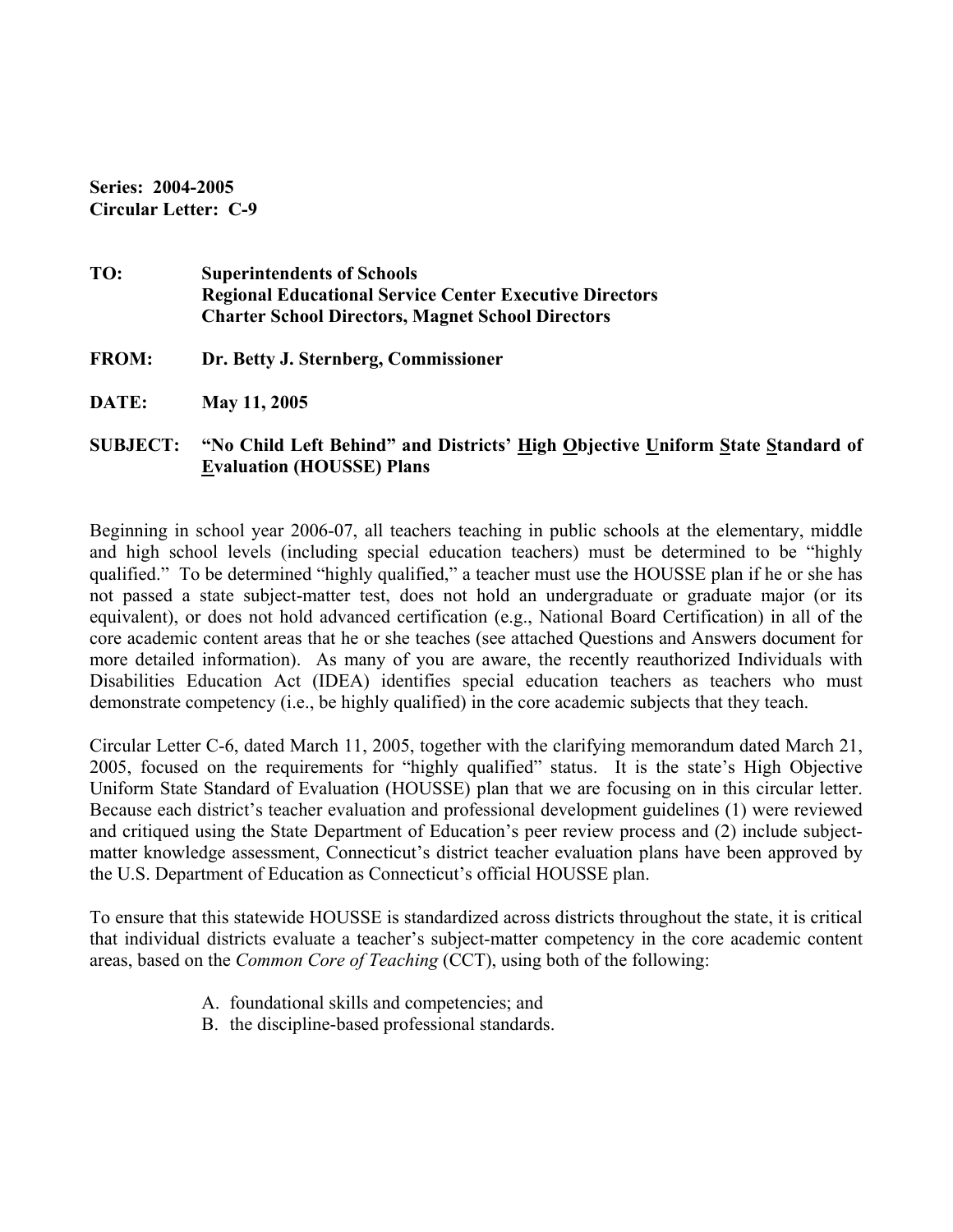## *Teachers Hired Prior to July 1, 2006*

The following information is provided to districts as guidance concerning the implementation of their HOUSSE plans, otherwise known as their teacher evaluation plans:

- All teachers who need to use the HOUSSE plan to be considered "highly qualified" must be evaluated between January 2002 and June 30, 2006; the evaluation must involve the determination that a teacher is competent in all of the core academic content areas that he or she is currently teaching. Evaluators should use the national and state discipline-specific curriculum standards (and accompanying support materials) and the CCT foundational skills and competencies (A and B at the bottom of page 1).
- The written evaluation must specifically state that the individual has been determined to be "highly qualified" in the specified core academic content area(s) they teach.
	- o This determination of "highly qualified" must be portable; an individual teacher's evaluation must be made available to another district as demonstration of his or her achieved "highly qualified" status. We recommend that as part of the evaluation, a certificate indicating the individual's "highly qualified" status be produced, signed by the evaluator, placed in the teacher's employment file, and a copy given to the individual being evaluated. It is the decision of the receiving district to accept or reject the sending district's determination of "highly qualified."
- Evaluations must be conducted by persons appropriately qualified to conduct them (holders of the #092 – Intermediate Administrators certificate).
	- o We recommend that elementary teachers be evaluated by an elementary principal with knowledge in elementary curriculums.
	- o We recommend that middle school and high school teachers be evaluated by an administrator with subject-matter knowledge in the core academic content areas they are evaluating OR by a collaborative team made up of (1) department chairs "highly qualified" in each of the core academic content areas the teacher is teaching and (2) an appropriate administrator.

## *Teachers Hired On or After July 1, 2006*

All teachers hired on or after July 1, 2006, must be "highly qualified" in the content area(s) they will teach prior to being hired. Therefore, they must (1) hold an undergraduate or graduate major in the core academic content area(s) they are being hired to teach; OR (2) have a master's degree or an advanced certification (such as National Board Certification) in the core academic content area(s) they will teach; OR (3) have successfully passed a state standardized content-knowledge test in the core academic content area(s); OR (4) have previously been determined "highly qualified" via the sending district's HOUSSE plan.

IDEA has provided some flexibility for special education teachers hired subsequent to July 1, 2006. In order to hire a special education teacher who will be a primary teacher of core academic content knowledge either in a resource room or self-contained classroom, that person must be "highly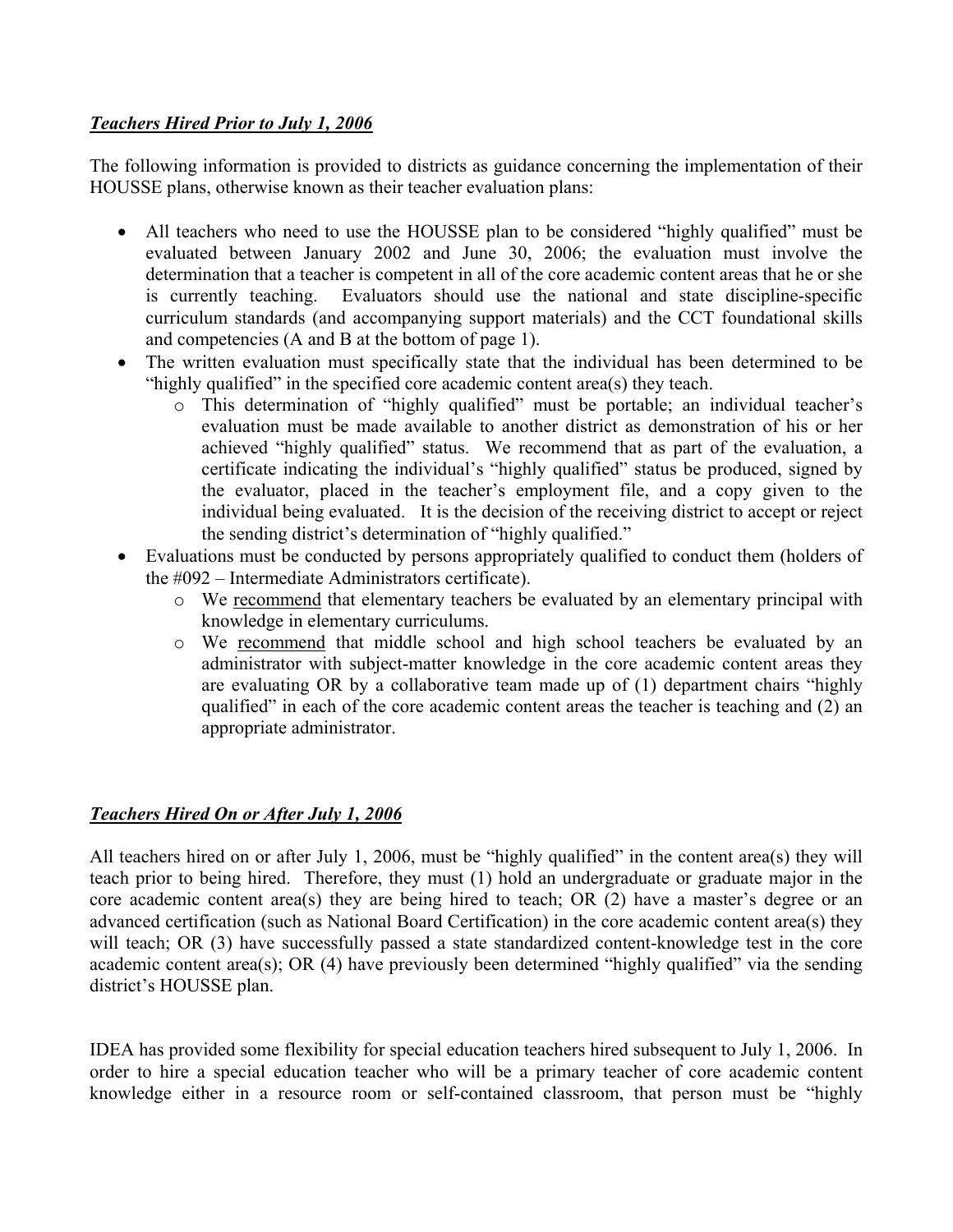qualified" in one of following core academic content areas prior to being hired: reading/language arts/English, mathematics or science. Special education teachers then have up to two years to become "highly qualified" in the additional core academic subjects they will be teaching; districts may choose to use the district's HOUSSE process for special education teachers to become designated as "highly qualified" in additional content areas.

The State Department of Education will sponsor two NCLB "Highly Qualified"/HOUSSE plan workshops for district superintendents and human resource directors this month at various locations across the state. The invitation to these workshops was sent electronically to all local education agency (LEA) human resource directors in late April.

We hope this information is helpful to you in designing your district's HOUSSE evaluation process to ensure that all teachers teaching core academic content areas are "highly qualified" by the beginning of the 2006-07 school year.

BJS:np Enclosure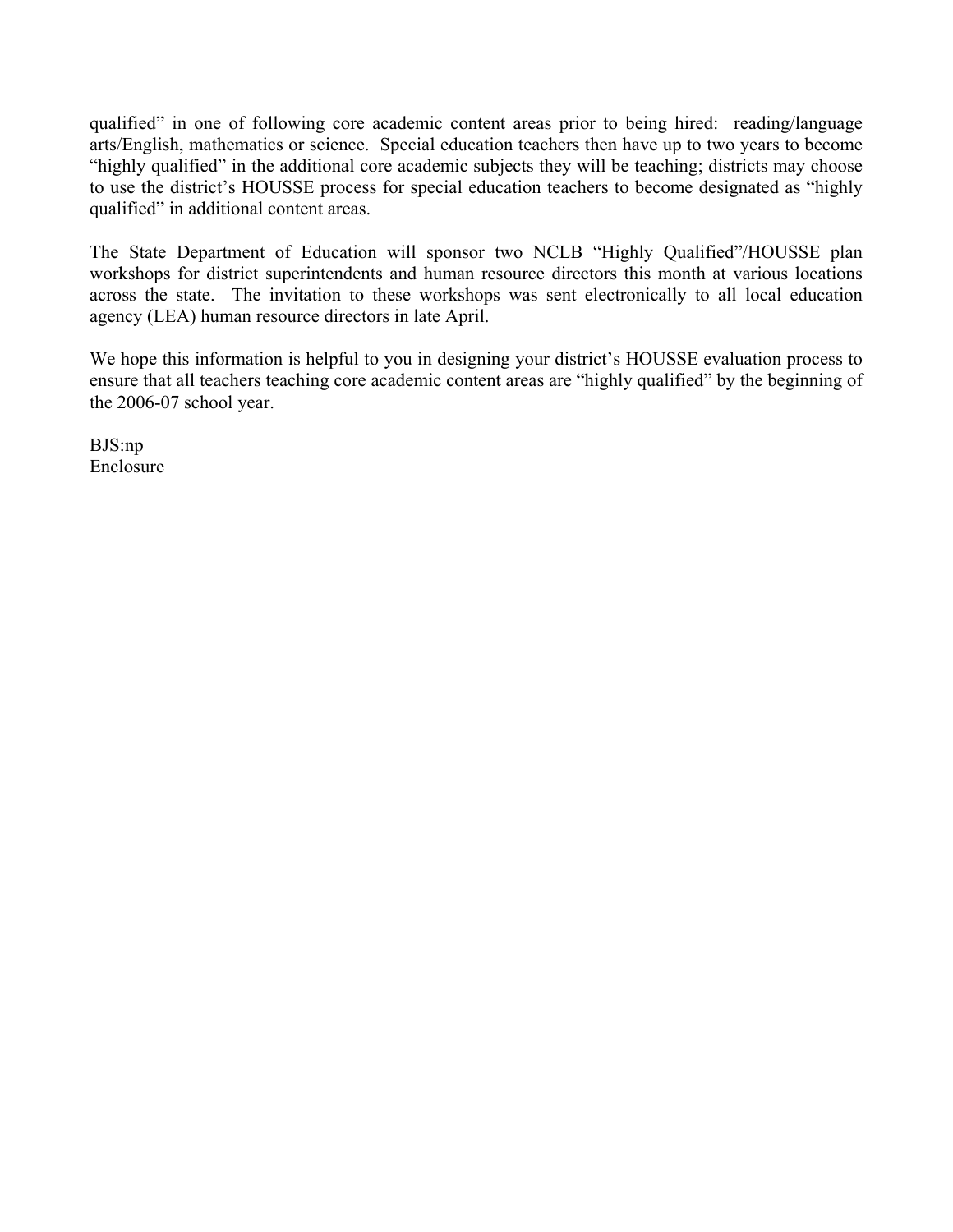## *Q1:* What does the acronym HOUSSE mean?

High Objective Uniform State Standard of Evaluation – The U.S. Department of Education approved Connecticut's consolidated state application, which included the intent to have each district use its Connecticut State Department of Education (CSDE) approved teacher evaluation plan as its HOUSSE plan.

*Q2:* Who is responsible for ensuring that all teachers currently teaching a core academic content area are NCLB "highly qualified" – the district or CSDE?

Each district is responsible for ensuring that all teachers in the district who teach a core academic content area are NCLB "highly qualified" in that subject knowledge. CSDE has requested that districts submit the worksheet distributed with C-Letter 6 on March 11, 2005, so that the Department receives accurate information to include with federal reports to the U.S. Department of Education. CSDE will not be determining the NCLB "highly qualified" status of individual teachers; that requirement remains with the local district.

*Q3:* Who must be determined to be NCLB "highly qualified" by the district?

Only those teachers who teach one or more of the core academic content areas specified in the No Child Left Behind (NCLB) legislation. This includes all elementary, middle and high school teachers who teach one or more of the 10 core academic content areas, as well as special education teachers, and bilingual teachers who are the primary instructors of one or more of the core academic content areas. Administrators who currently do not have teaching responsibilities are not included in this group. Pupil personnel staff members need not be determined to be NCLB "highly qualified" because they do not teach core academic content to students.

*Q4:* What are the 10 core academic content areas identified in NCLB?

English, language arts/reading, mathematics, science, the arts (music, art, dance and theatre), world languages, civics and government, economics, geography and history are the core academic content areas identified in NCLB. Therefore, teachers teaching health, physical education, home economics, a trade or other subject areas are not included in these NCLB requirements.

*Q5:* Which Connecticut-adopted standardized tests may be considered when determining the NCLB "highly qualified" status of the individual?

 Successful scores on the following tests will meet the criteria for NCLB "highly qualified" status: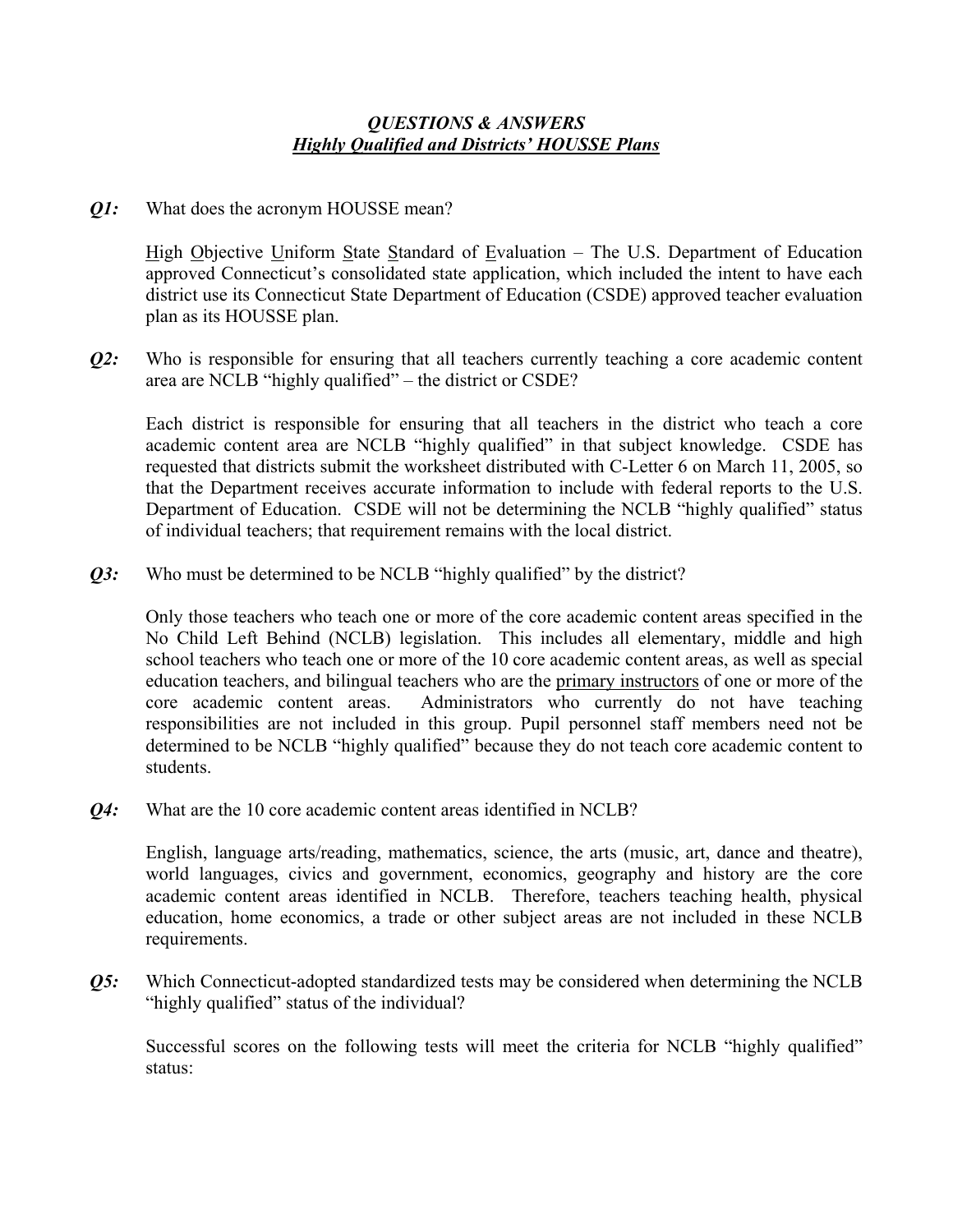- Elementary Education (predominately self-contained classrooms) CONNECT and Praxis;
- Middle grades and High School (departmentalized setting) CONNTENT, NTE and subject-specific Praxis II exams; and
- Elementary and Secondary World Languages Praxis II or ACTFL (WPT and OPI) exams.
- Special Education no test satisfies the criteria for NCLB "highly qualified" status because the Praxis II special education exam does not test content knowledge in any of the 10 NCLB core academic content areas.

**NOTE:** Connecticut's assessment requirements have been revised over the years. In keeping with current policy, we will accept the above-identified exams provided that the test date and test code for either the Praxis II or CONNTENT (NTE) exam was Connecticut's adopted test, and the individual met the minimum required score on that assessment.

*Q6:* Which teachers must rely on the district's HOUSSE plan for determination of NCLB "highly qualified" status?

Teachers hired prior to July 1, 2006, must use the district's HOUSSE plan if they (1) have not passed a state standardized teacher exam in their core academic subject area(s); (2) do not hold an undergraduate or graduate major in the core academic content they teach; or (3) do not hold a master's degree in the core academic content area(s) they teach or an advanced certification in the content area (such as National Board Certification).

IDEA mandates that special education teachers hired after July 1, 2006, must be NCLB "highly qualified" in the core academic subject they are hired to teach. If the person will be hired to teach multiple subjects, he or she must be NCLB "highly qualified" in one of three core academic content areas [reading/language arts (elementary) or English (secondary), mathematics or science] before the person can be hired. Once the person is hired, the district may then use the HOUSSE plan within two years to determine subject-matter competency in the other core academic content areas that he or she teaches.

Special education teachers who exclusively teach students with disabilities that are assessed using the CMT/CAPT checklist must be NCLB "highly qualified," but may be evaluated based on the instructional level of the students rather than the age level of the students (e.g., if the curriculums that are taught to these students are elementary curriculums, then that teacher should be "highly qualified" for elementary education).

*Q7*: Do all teacher exams suffice for determining that an individual is NCLB "highly qualified?"

No. Special education teachers currently must pass a Praxis II exam in special education in order to be certified. This assessment tests special education processes and pedagogy, but not content knowledge in the core academic content areas; therefore, passage of this exam will not suffice for a special education teacher to be NCLB "highly qualified."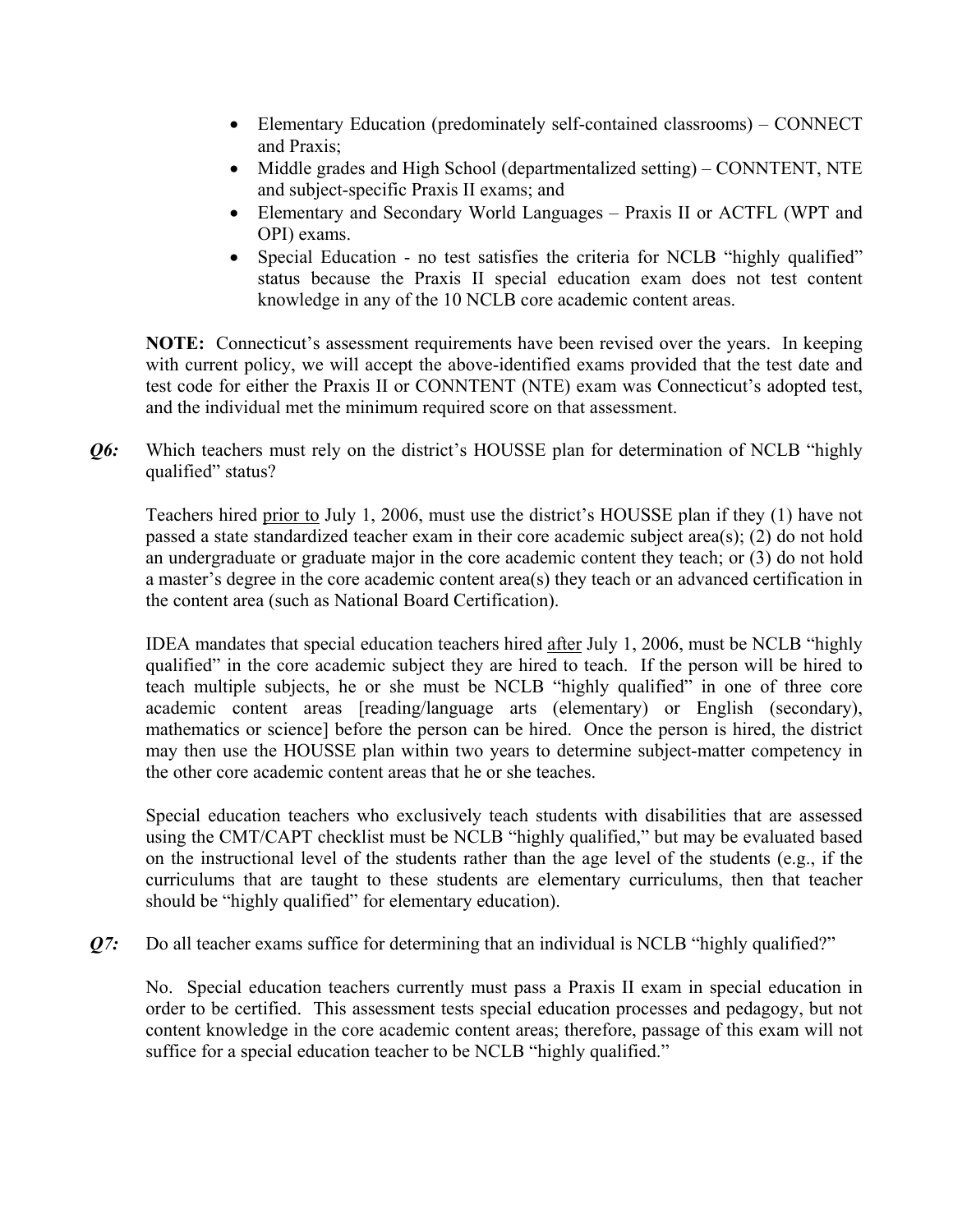*Q8:* Which middle grade exams and endorsements will determine a person to be NCLB "highly qualified?"

Several different endorsements allow teachers to teach one or more subjects in a middle school departmentalized setting. Most teachers who hold the PK-Grade 8 endorsement (#001) will use the district's HOUSSE plan to achieve NCLB "highly qualified" status. Most teachers who hold the generalist middle grades endorsement (#006) will also use HOUSSE to become NCLB "highly qualified." While the CONNECT exam taken by many #006 endorsement holders did test content knowledge, it tested that knowledge at the elementary level; therefore, this early exam will only suffice for self-contained classroom teachers in an elementary setting to be NCLB "highly qualified." Additionally, the generalist middle grades Praxis II exam did not test content knowledge and will not suffice for a teacher to be NCLB "highly qualified." Therefore, the content-specific middle grades Praxis II exams are the only exams that will determine a middle grades teacher teaching in a departmentalized setting to be NCLB "highly qualified."

*Q9:* Are teacher assessment exams passed by a teacher in another state acceptable for determining a person to be NCLB "highly qualified" in Connecticut?

Teacher assessment exams adopted by other states have not been validated by Connecticut; therefore, we cannot claim that these exams measure appropriate content knowledge in the core academic content areas.

*Q10:* Must the district's teacher evaluation plan involve an observation?

No. A district's teacher evaluation plan must evaluate subject-matter competency in the core academic content areas(s), based on the *Common Core of Teaching*, using both the (1) foundational skills and competencies and (2) discipline-based professional standards. However, this may or may not involve an observation of a teacher teaching. Consideration may be given to other avenues in which the teacher has demonstrated competency of subjectmatter knowledge, such as successful completion of the BEST portfolio or action research. For example, individual special education teachers who have met the acceptable performance standard on a BEST portfolio with a focus on English/language arts (or mathematics) may be deemed to be NCLB "highly qualified" in English/language arts (or mathematics), but no other content areas. This evaluative tool may assist a district with determining NCLB "highly qualified" status for its special education teachers in one content area.

*Q11:* Within which core academic content areas must elementary teachers be NCLB "highly" qualified?"

Elementary subject areas include language arts/reading, mathematics, science and social studies. The Praxis II exam and the earlier CONNECT exam tested subject-matter knowledge in each of these four areas. Therefore, individuals who have passed these exams are NCLB "highly qualified." For teachers certified prior to the implementation of teacher testing in 1989, an elementary education major (not a degree) received either at the undergraduate or graduate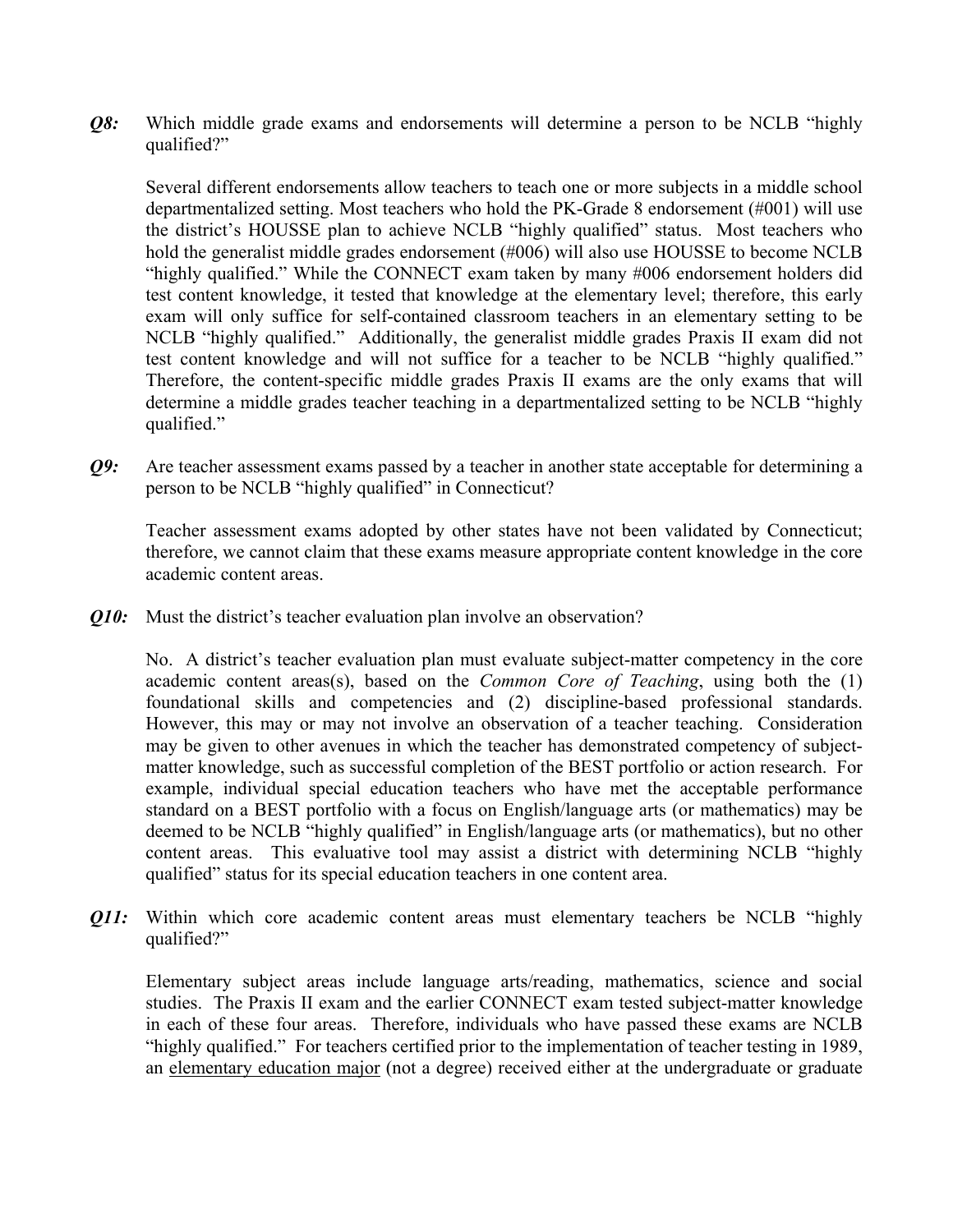level will suffice to be NCLB "highly qualified." A concentration or emphasis in elementary education does not equate with a major.

*Q12:* Must teachers who teach in nursery or prekindergarten classrooms be NCLB "highly qualified?"

If a school district employs nursery or prekindergarten teachers, those teachers should be determined to be NCLB "highly qualified." An early childhood education major would deem a nursery or prekindergarten teacher to be NCLB "highly qualified." Currently, no state standardized content knowledge test is required for certification to teach nursery or prekindergarten classes.

**Q13:** Are charter school teachers required to be NCLB "highly qualified?"

Yes. Charter school teachers are considered public school teachers in Connecticut, and the NCLB requirements apply to all public school teachers.

*Q14:* Must teachers who teach multiple core academic subjects be NCLB "highly qualified" in all of the content areas they teach?

Yes. Teachers must demonstrate competency in subject-matter knowledge in each of the core academic content areas they teach. A district may evaluate a teacher for competency in multiple subjects in one HOUSSE evaluation. Additionally, elementary teachers must demonstrate competency in multiple subjects (reading/language arts, mathematics, science and social studies). Elementary teachers who hold an undergraduate or graduate major in elementary education will satisfy the "highly qualified" requirement in all four of the core academic subjects covered in elementary education.

*Q15:* Must special education teachers who teach core academic subjects be "highly qualified" under NCLB and IDEA?

 Yes. Special education teachers who provide instruction in core academic subjects to one or more students must meet the NCLB "highly qualified" teacher requirements for those core academic subjects that they teach. These requirements apply whether a special education teacher is the primary provider of core academic instruction in a regular classroom, a resource room or another setting.

*Q16:* What activities may special education teachers carry out if they are not NCLB "highly qualified" in the core academic content area being taught?

 There are many activities that special education teachers may carry out that would not require those teachers to be NCLB "highly qualified" in a particular subject matter. Special educators who are not the primary provider of instruction in any core academic subjects or who provide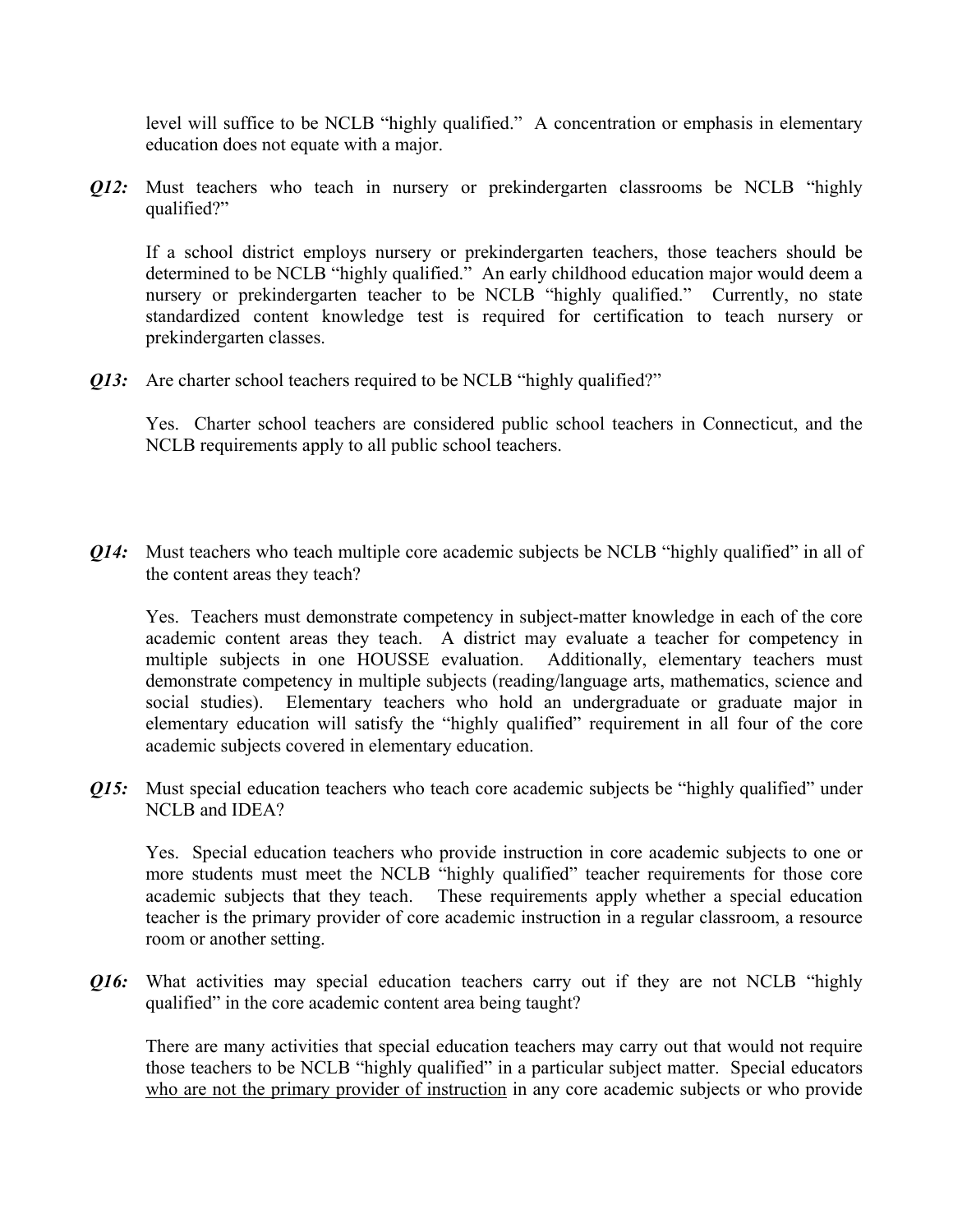only consultation to NCLB "highly qualified" teachers of core academic subjects in adapting curriculums, using behavioral supports and interventions, or selecting appropriate accommodations do not need to demonstrate subject-matter competency in those subjects. These special educators could also assist students with study skills or organizational skills and reinforce instruction that the student has already received from an NCLB "highly qualified" teacher in that core academic subject.

*Q17:* If a local district enters into a contract with a private special education facility for the education of children in the area served by the district, do the NCLB "highly qualified" teacher requirements apply to teachers in that facility?

 No. The current interpretation is that NCLB "highly qualified" teacher requirements only apply to public school teachers.

*Q18:* Subsequent to July 1, 2006, can the district's teacher evaluation plan (otherwise known as the district's HOUSSE plan) be used to deem newly hired teachers as NCLB "highly qualified?"

 No, unless the teacher is a special educator. Once the 2005-06 school year ends, all teachers hired for the beginning of the 2006-07 school year must be NCLB "highly qualified" in the content areas that they are being hired to teach. IDEA specifically states that special education teachers who are hired after July 1, 2006, must be NCLB "highly qualified" if teaching one or more core academic subjects. If special education teachers are hired after July 1, 2006, to teach multiple subjects, they must be NCLB "highly qualified" in one of the following core academic content areas: reading/language arts or English, mathematics or science before they can be hired. Once they are hired, the district may then use the HOUSSE plan to determine subjectmatter competency in the other content areas in which they will serve as a teacher of core academic knowledge within two years of hire.

*Q19:* Does a special education teacher who is co-teaching with an NCLB "highly qualified" core academic content teacher need to be NCLB "highly qualified?"

 No, as long as the primary core academic content teacher is NCLB "highly qualified" and responsible for the oversight and implementation of the content-area curriculum.

*Q20:* Must special educators who instruct students with disabilities who are assessed using the alternate achievement standards (students evaluated using the CMT/CAPT checklist, in place of the CMT or CAPT tests) be determined to be NCLB "highly qualified?"

Yes. Special education teachers who instruct ONLY students with disabilities who are assessed using the alternate achievement checklist must be NCLB "highly qualified." However, these teachers may be NCLB "highly qualified" in the core academic subjects taught for the cognitive level of their students, not the age level of the student. Therefore, a special education teacher teaching several high school-age students whose instruction is on an elementary level may demonstrate competency in the elementary curricular content areas, even though the students are of high school age.